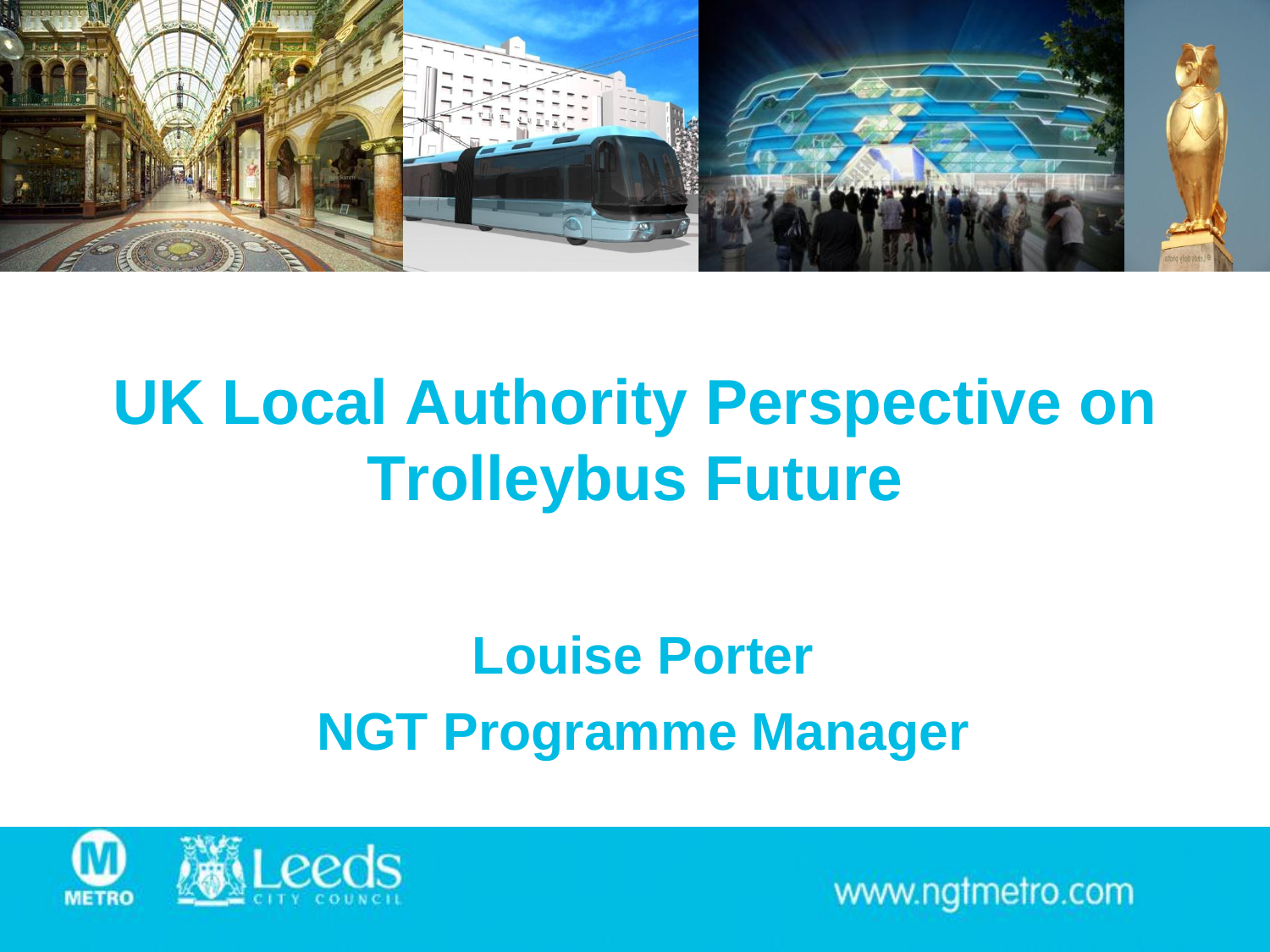#### **Leeds Overview**

- Leeds, located in West Yorkshire (northern England)
- Population of over 750,000
- Important financial and business centre outside London.
- Key Transport Issues:
	- Road network is operating at/close to practical capacity
	- Growth in rail commuting overcrowding
	- Declining bus use



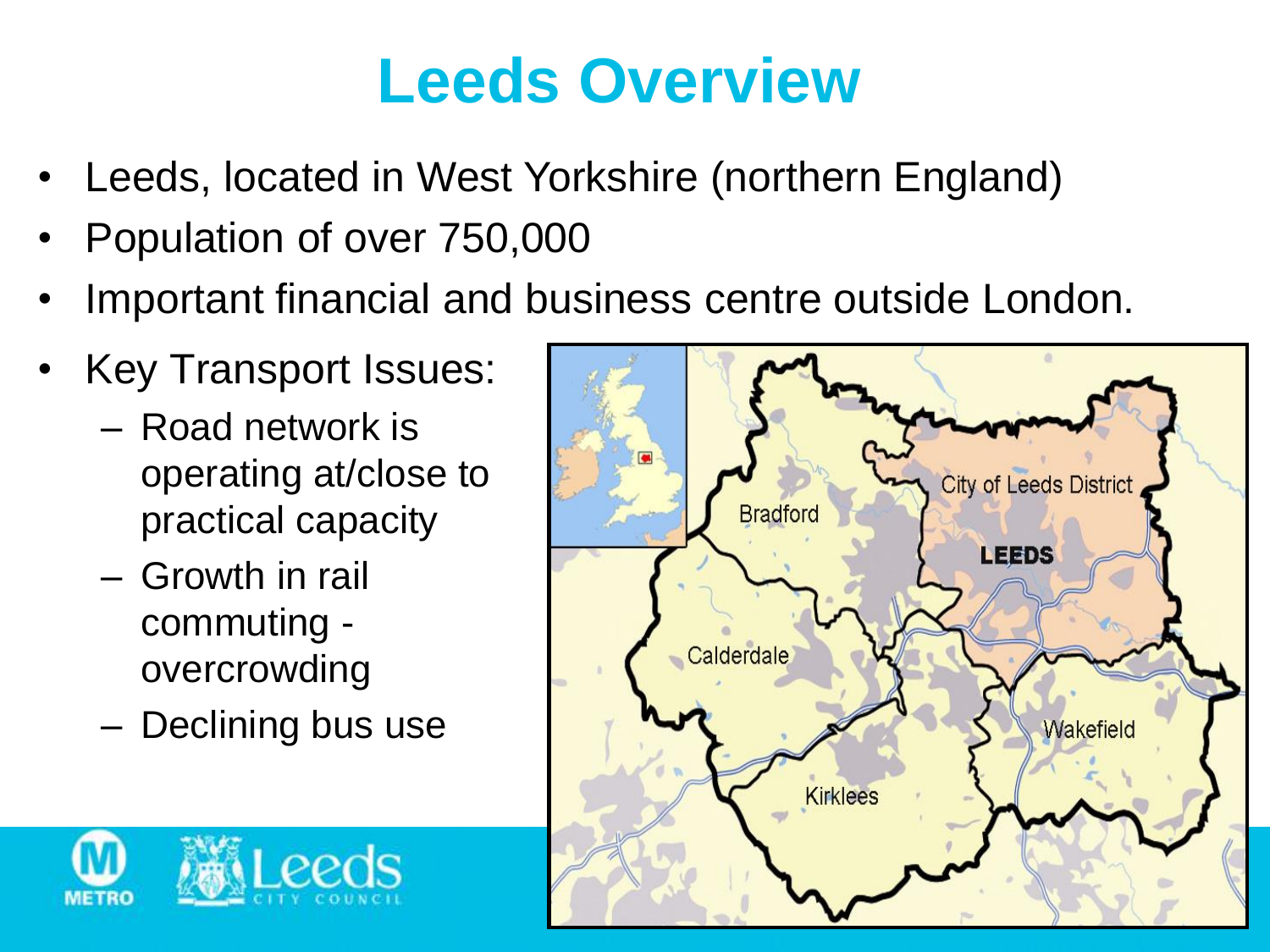## **Leeds Background**

- Long history of developing mass transit proposals in Leeds
- Tram system cancelled by UK Government in 2005
	- Affordability/value for money



- Leeds asked to develop bus based system
	- A 'top of the range' system
	- To be a showcase for other UK cities
	- To deliver 90% of the benefits of a tram, at 50% of the cost'

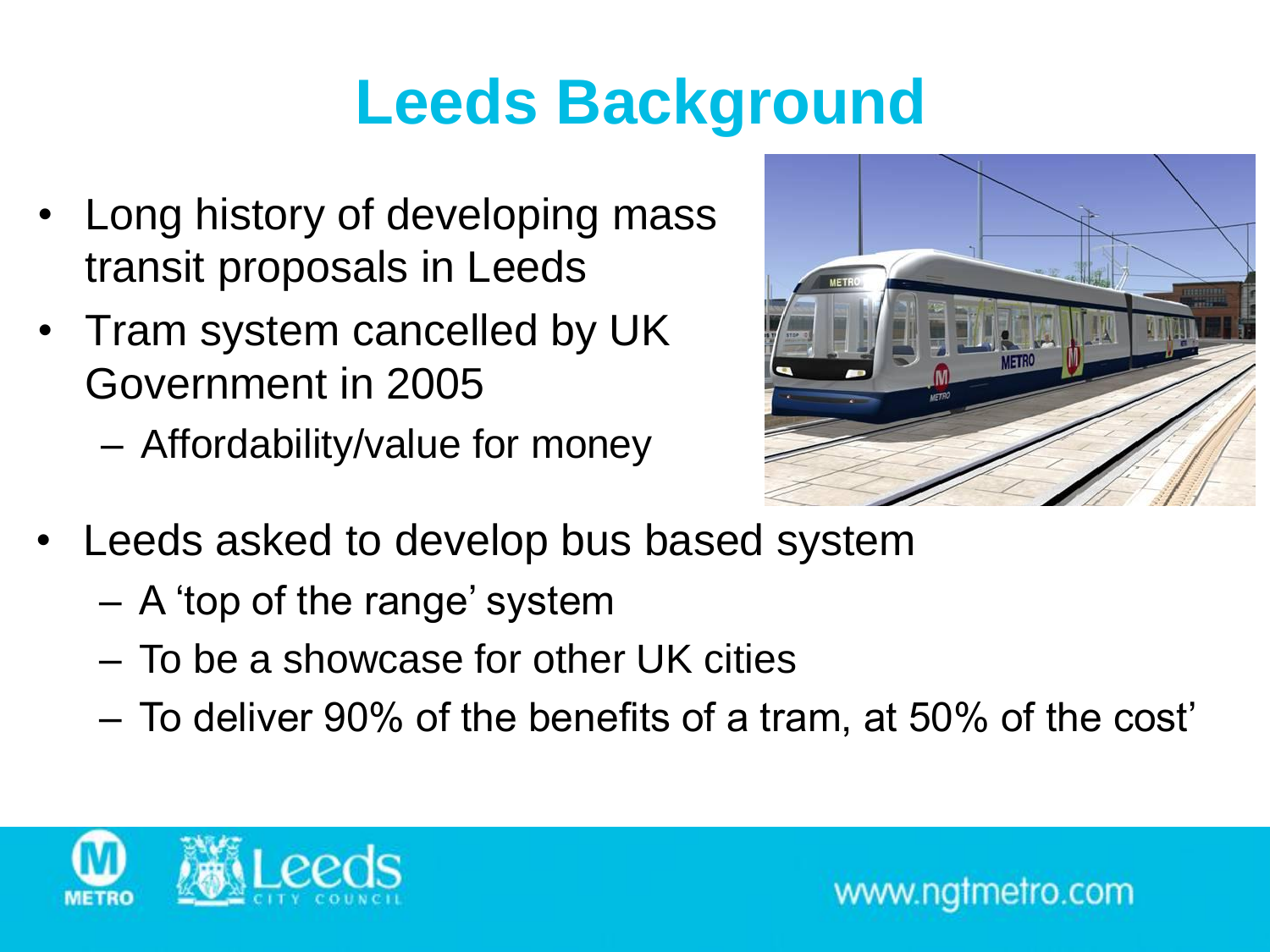## **New Generation Transport Trolleybus**

- 14.3km Trolleybus network
- Known as NGT (**N**ew **G**eneration **T**ransport)
- Aim is for faster and more reliable journeys, and an improved environment
- System based approach vehicle, infrastructure, Park and Ride, marketing etc.
	- To deliver a 'Step Change' in public transport
- Total cost of €288m
	- €199m from Central Government
	- €89m from local sources

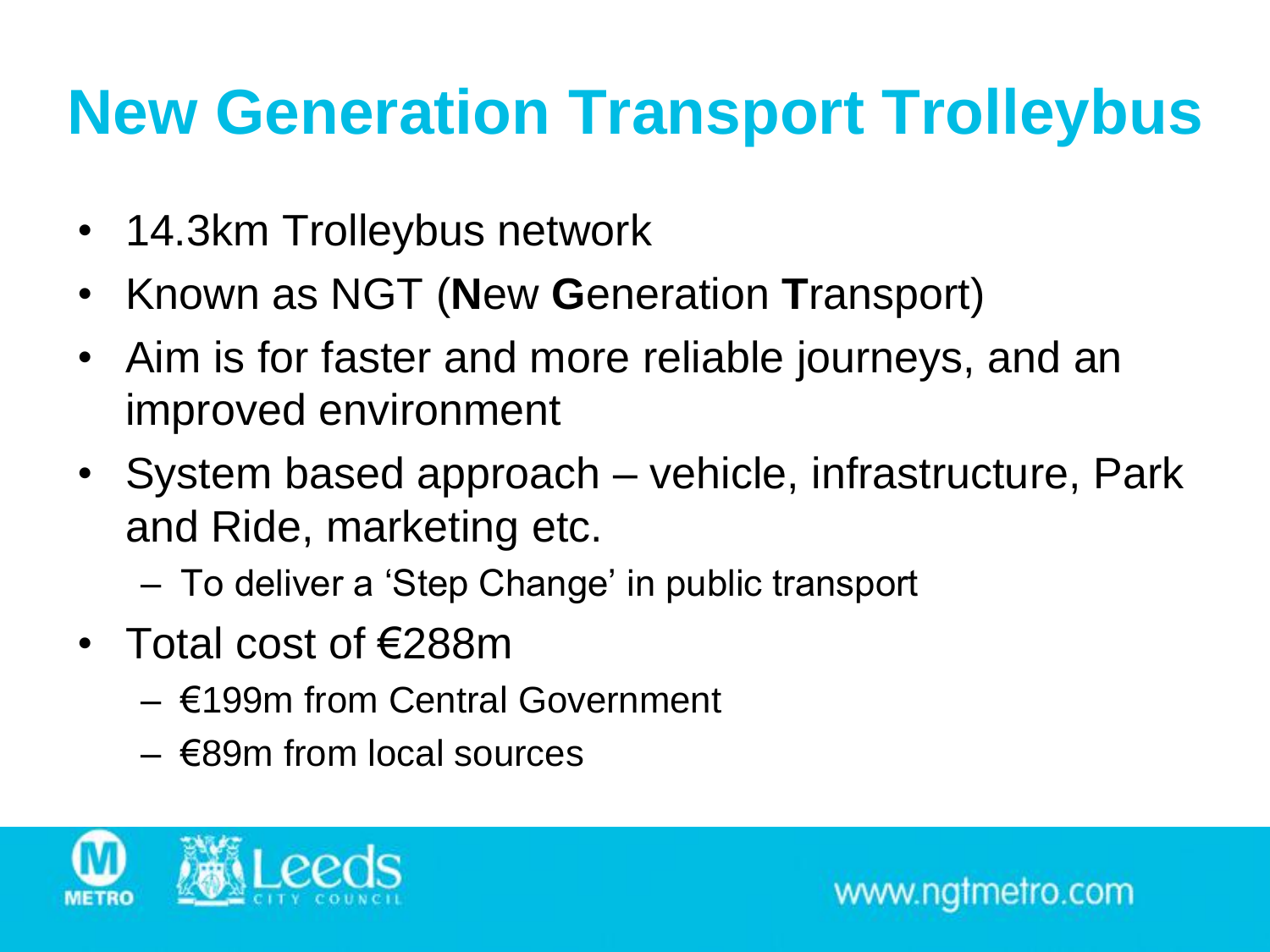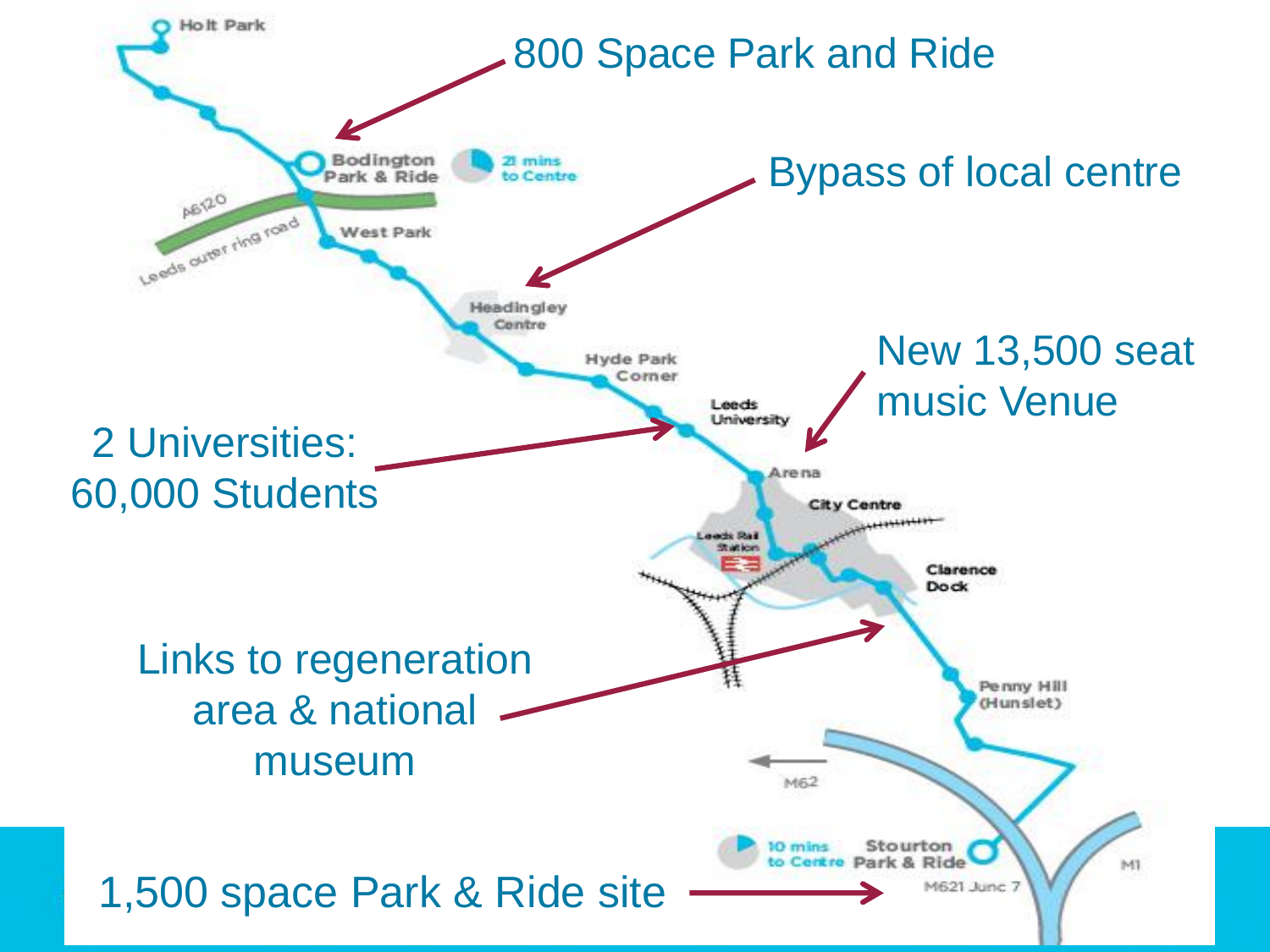# **Why Trolleybus for Leeds**

- To meet regional transport objectives
	- Support economic activity and growth
	- Develop a low carbon transport system
	- Enhance quality of life
- Comprehensive option generation process in 2007
	- Existing transport issues and future predictions
	- Different transport solutions for different corridors
- Fact finding visits for Politicians to EU systems





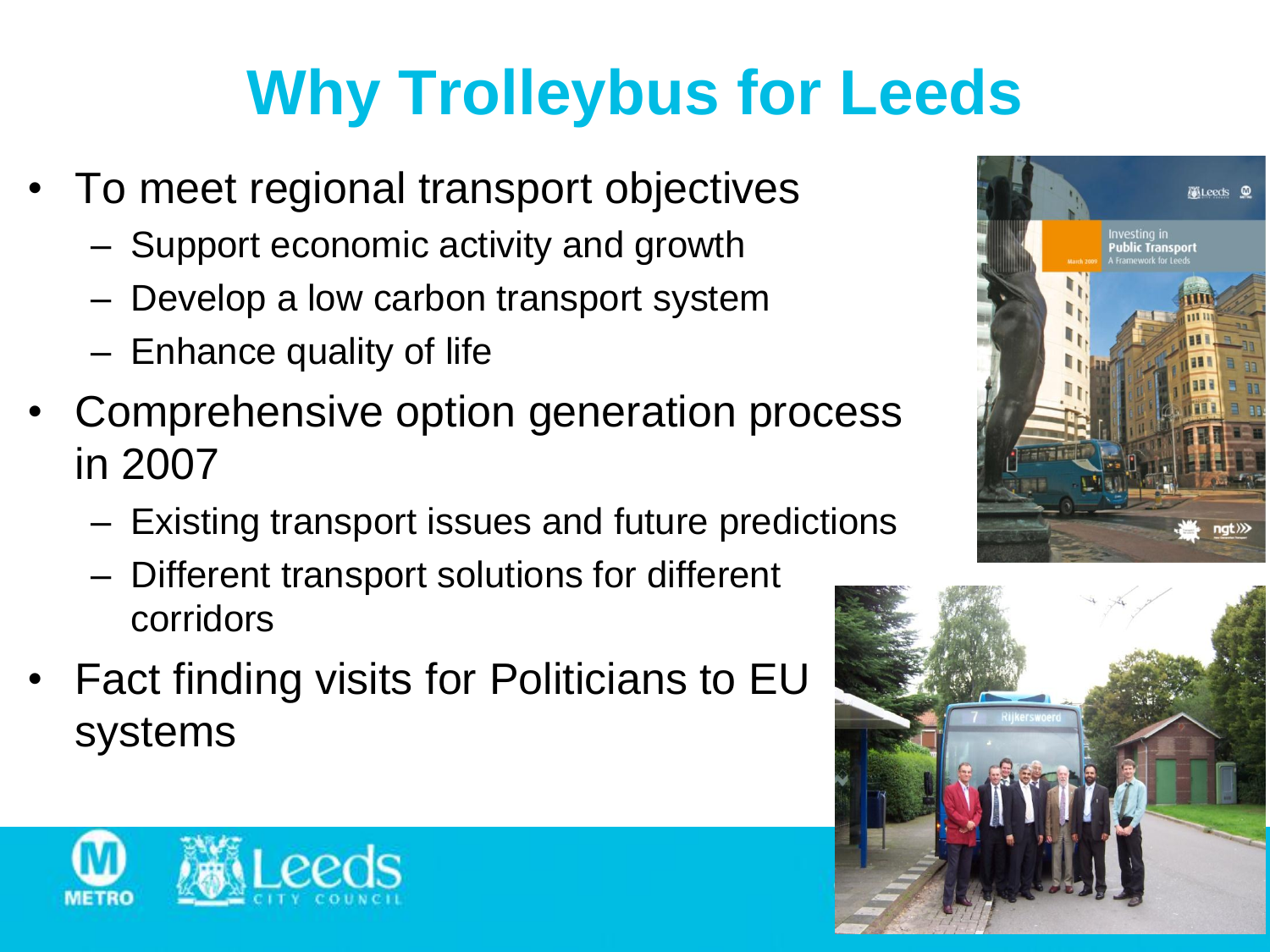## **Benefits of Trolleybus for Leeds**

- Local Environmental benefits
	- Air quality Noise levels
- Potential for using sustainable electricity in the future
- 'Permanence' fixed infrastructure
	- Modal shift
- Significant economic benefits
	- Approximately 4,000 permanent new jobs
	- Up to 1,000 jobs in construction process
	- €184m annual economic boost
- Potential uplift in property prices
	- Leeds cited in national media as a good location to invest
	- Discussions with local Real Estate Agents

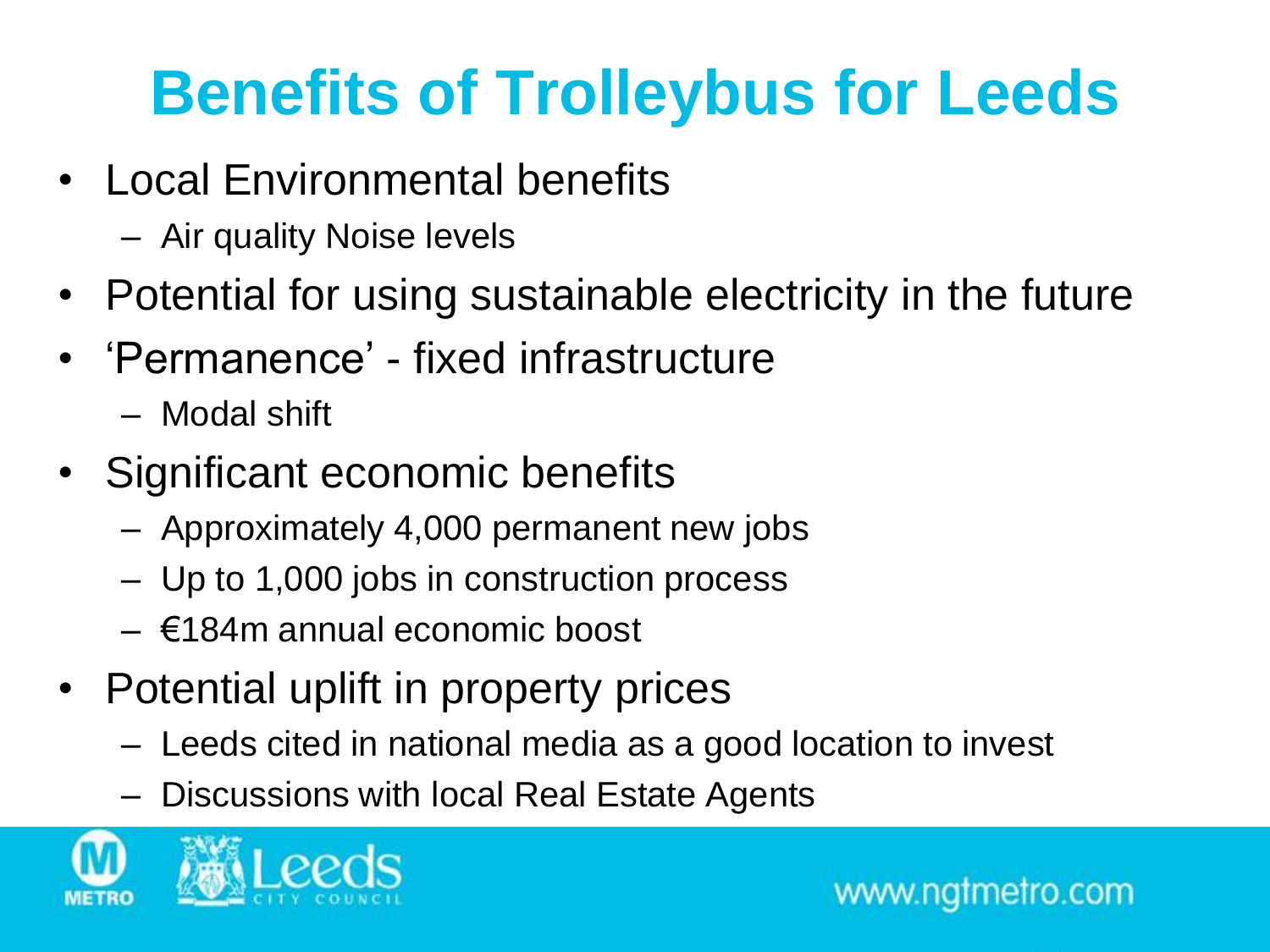## **Key Challenges**

- Communicating the benefits
	- Seen by some as 'old technology'
	- No existing UK Trolleybus
	- Calls for further consideration of alternatives (e.g. hybrid buses)
	- Relationship with local media



- Ensuring the benefits are not reduced
	- Local pressure to change designs
	- But need to maintain journey time & reliability benefits

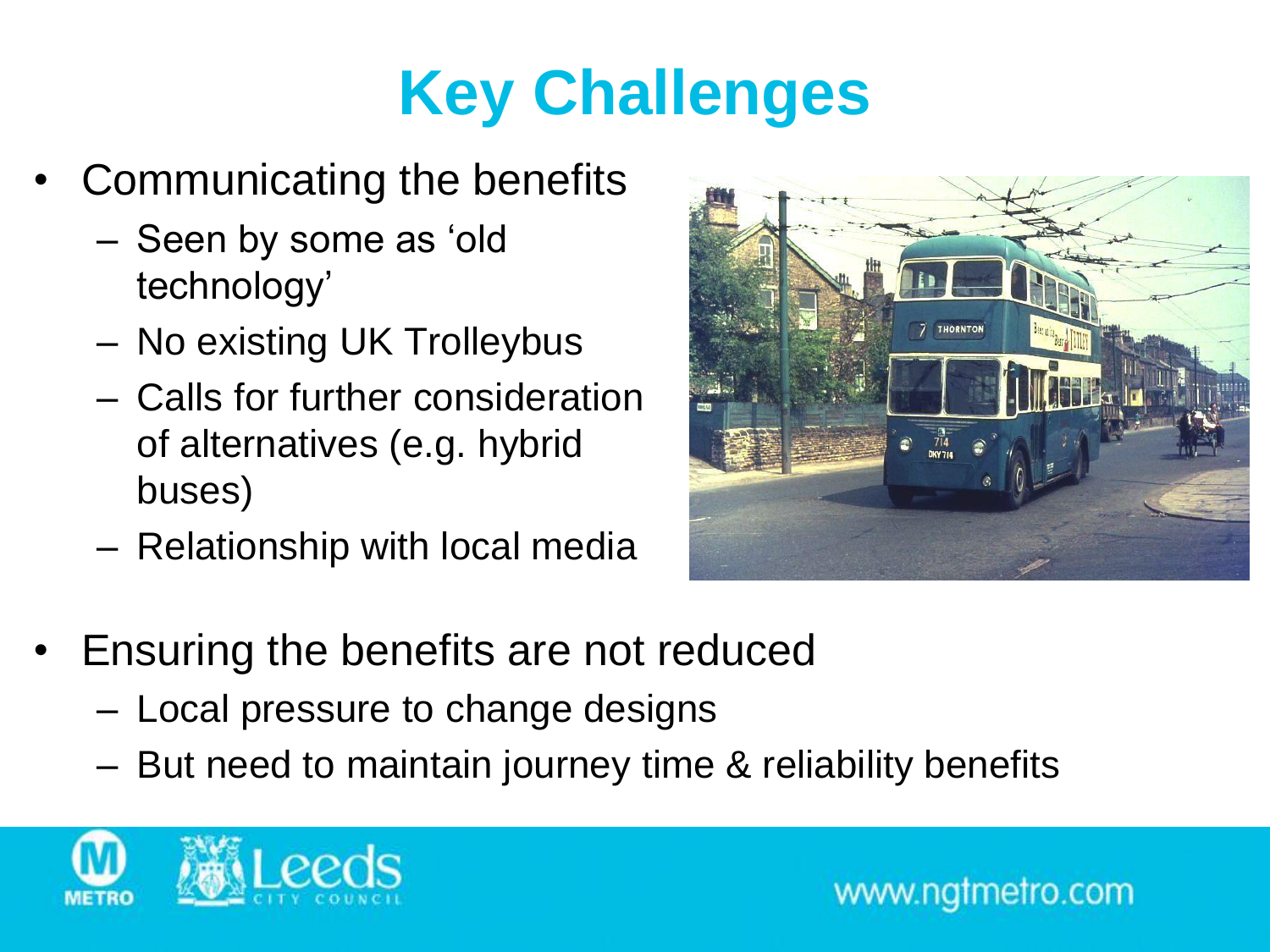# **Key Challenges (2)**

- **Integration** 
	- Deregulated bus market in Leeds
	- No control over wider local bus network
- Complicated UK Government approval process
	- Lengthy process to obtain legal powers
	- 8 week Public Inquiry
	- Central Government approvals at key stages
- Long Term project
	- Construction 2016/7
	- Operation 2019/20
	- Political support needed over many years

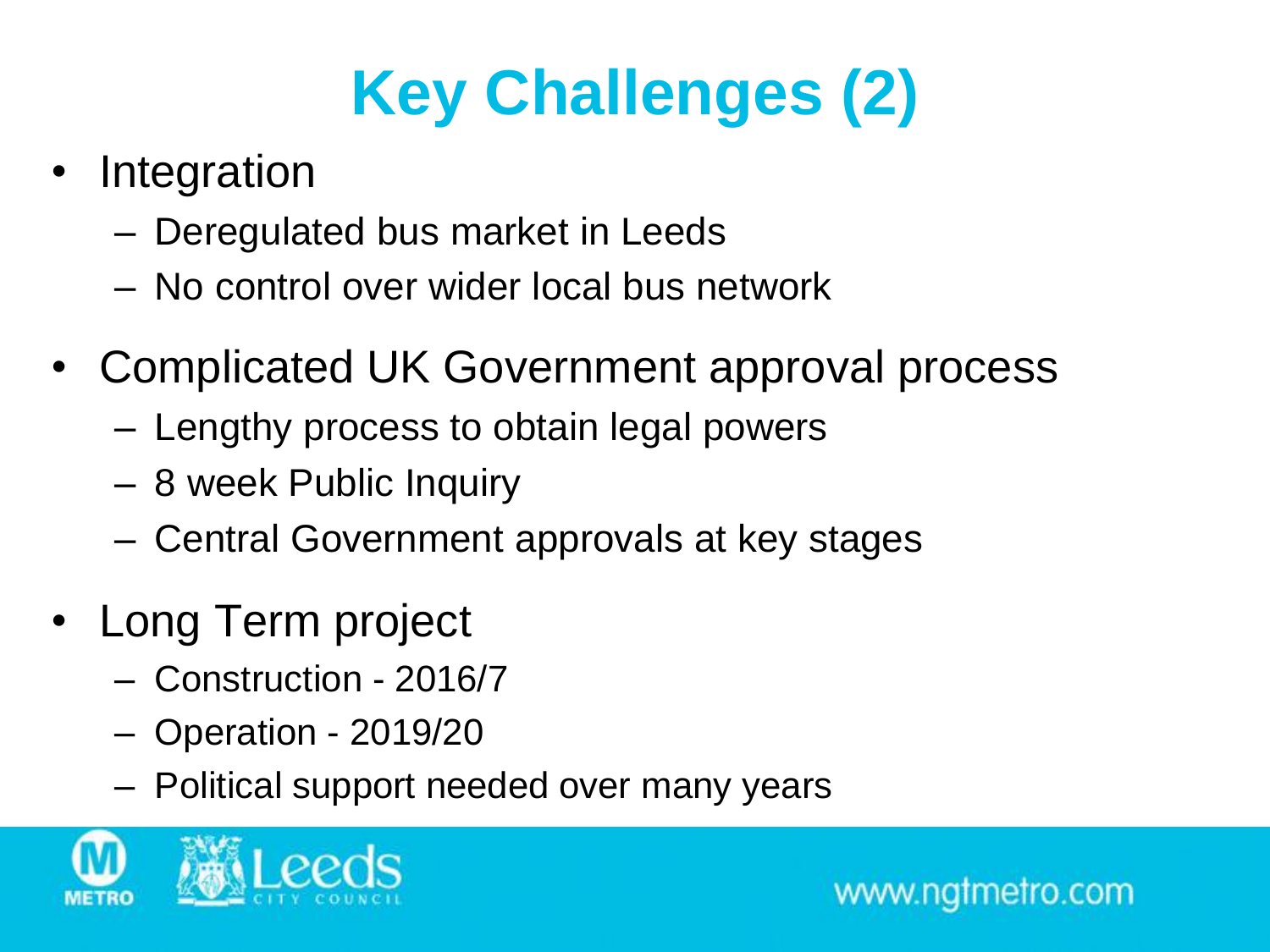### **Next Steps**

- Need to obtain legal powers and further government funding approvals
- Potential to extend NGT network in Leeds/wider region – Other routes previously considered
- Continue to monitor technology developments – Potential for off-wire sections in the future?
- Other UK cities closely watching Leeds
	- Trolleybus could offer value for money option